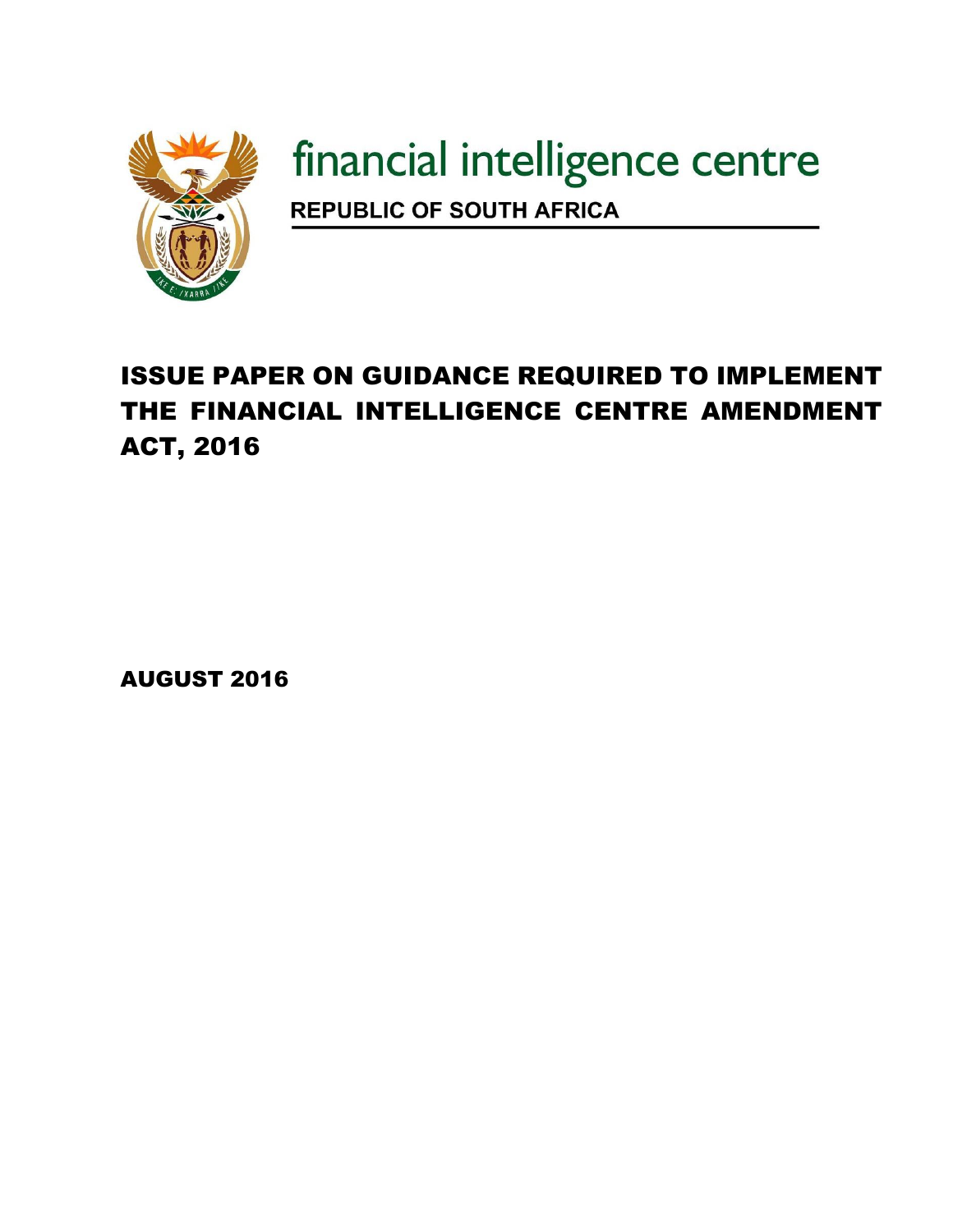# **INTRODUCTION**

## **Purpose of the Issue Paper**

- 1. The Issue Paper is intended to elicit comments on aspects where accountable institutions will require guidance when the amendments to the Financial Intelligence Centre Act, 2001 (the FIC Act), to be introduced by the Financial Intelligence Amendment Act, 2016 (the Amendment Act), take effect.
- 2. The focus areas identified in the Issue Paper are not the actual guidance which the Financial Intelligence Centre (the Centre) will issue on the areas identified. The views and proposals contained in this Issue Paper should therefore not be regarded as the Centre's final position on any particular matter.
- 3. The responses from commentators to the focus areas discussed in the Issue Paper will assist the Centre in developing a more comprehensive set of guidance products. Further consultation on the content of those guidance products will follow. Thereafter the Centre will issue a final set of guidance products, based on all the comments and contributions received during the two rounds of consultation.

# **Anticipated Date of Publication of Guidance**

- 4. The guidance products will take effect at the same time as when the Amendment Act comes into operation.
- 5. The Centre's objective is to develop guidance products which will assist accountable institutions with the transition from a rules-based approach to a risk-based approach as well as to effectively implement the customer due diligence requirements that will be new to the FIC Act.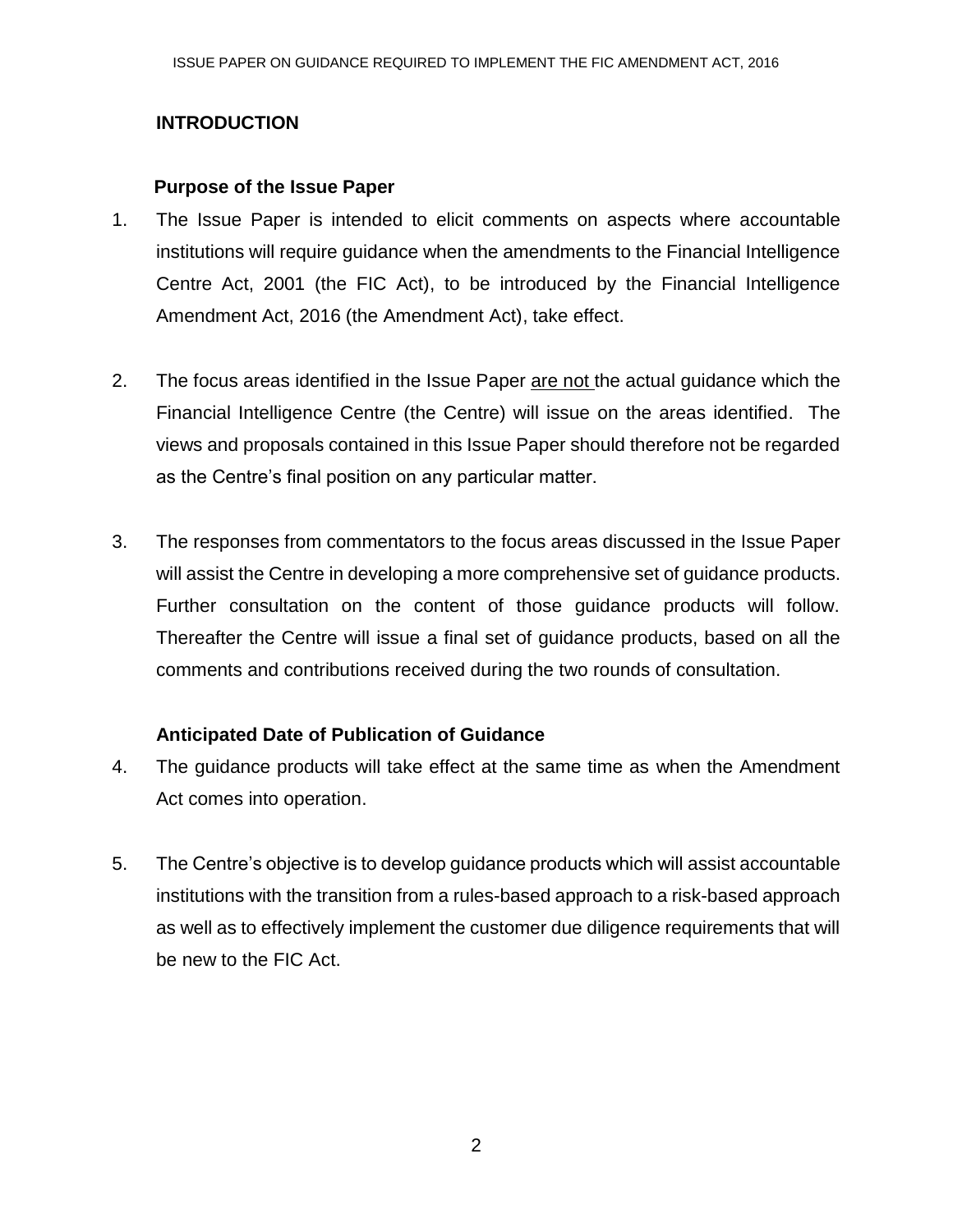## **Method of Submission**

- 6. Respondents are requested to only submit written comments, representations or requests to the Centre electronically on the online response form which will be accessible by clicking [here.](https://www.fic.gov.za/IssuePaper/Lists/IssuePaper/Newform.aspx) The online commentary period runs from Thursday 01 September 2016 and closes on Monday, 19 September 2016, by close of business.
- 7. Respondent institutions forming part of an accountable institution group (comprising more than one accountable institution) are requested to submit one response encompassing all responses from that group.
- 8. An electronic version of this Issue Paper is available on the Internet at: www.fic.gov.za.
- 9. The Centre will assume that respondents agree to the Centre quoting from or referring to comments or attributing comments to respondents, unless representations are marked confidential.
- 10. The Centre can be contacted for further information at the following telephone numbers: Ms Poovindree Naidoo (012) 641 6236 / Ms Adri Potgieter (012) 641 6252.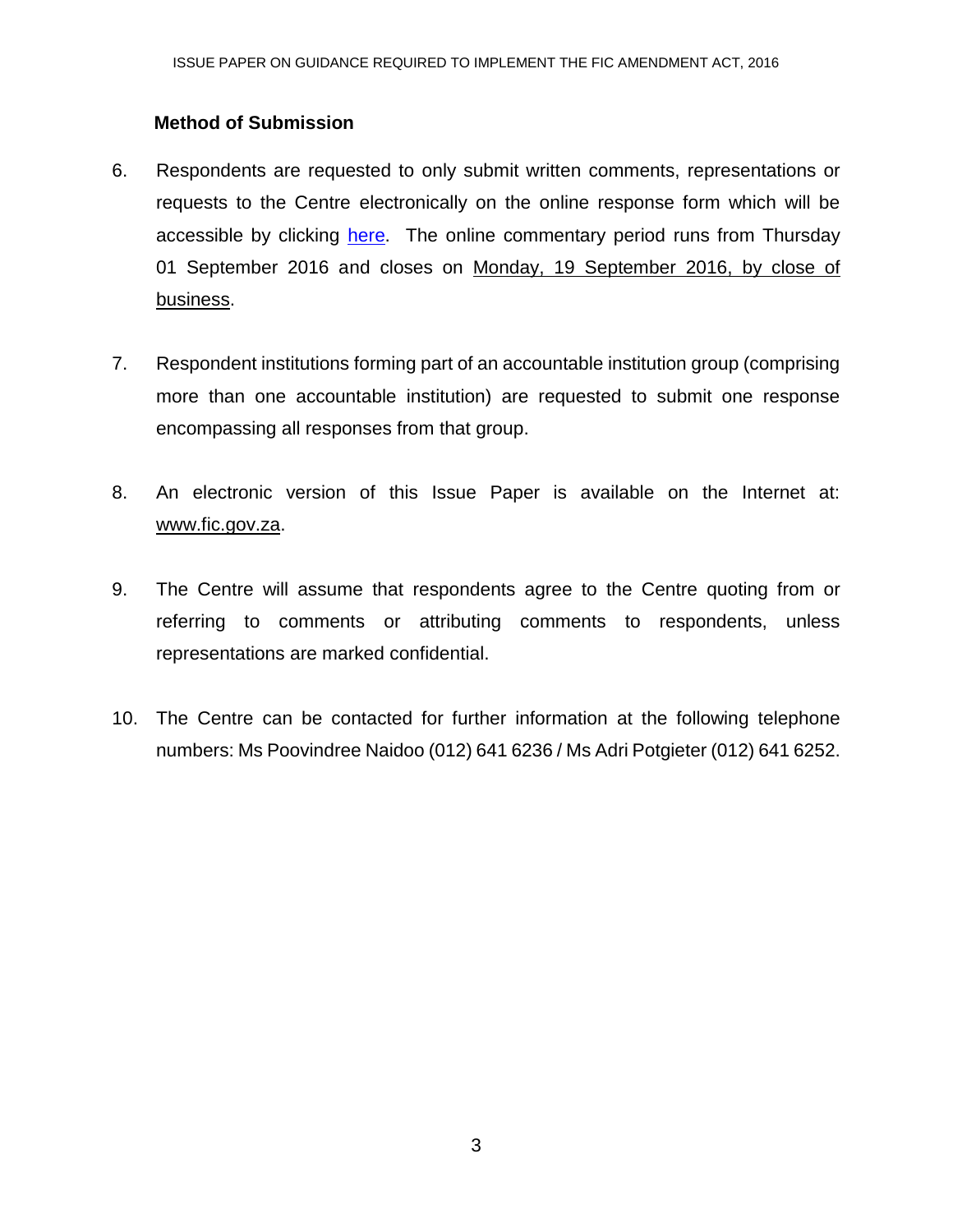# **1 ADOPTION OF A RISK-BASED APPROACH TO CUSTOMER DUE DILIGENCE**

## **The Concept of Risk in the Risk Based Approach**

- 1.1 The concept of "risk" covered by the risk-based approach relates to money laundering risk or terrorist financing risk (ML/TF).
- 1.2 It is accepted that there is no single clear definition of money laundering risk or terrorist financing risk adopted at the international level.
- 1.3 However, the expectation is that the concept of "risk" and risk management must always be contextualised within the particular business of an accountable institution, and as having an impact on the operational, line management and strategic objectives of that accountable institution.
- 1.4 In this context ML/TF risk refers to the risk that the products and services of an accountable institution may be abused by persons intent on carrying out ML/TF activities.
- 1.5 The concept of "risk" is often described as "the effect of uncertainty on objectives", and that an effect is a positive or negative deviation from what is expected.
- 1.6 According to ISO 31000: 2009, risk may be managed or dealt with, as follows:
	- $\triangleright$  Avoiding the risk by deciding not to start or continue with the activity that gives rise to the risk;
	- $\triangleright$  Accepting or increasing the risk in order to pursue an opportunity;
	- $\triangleright$  Removing the risk source;
	- $\triangleright$  Changing the likelihood;
	- $\triangleright$  Changing the consequences;
	- $\triangleright$  Sharing the risk with another party or parties (including contracts and risk financing);
	- $\triangleright$  Retaining the risk by informed decision.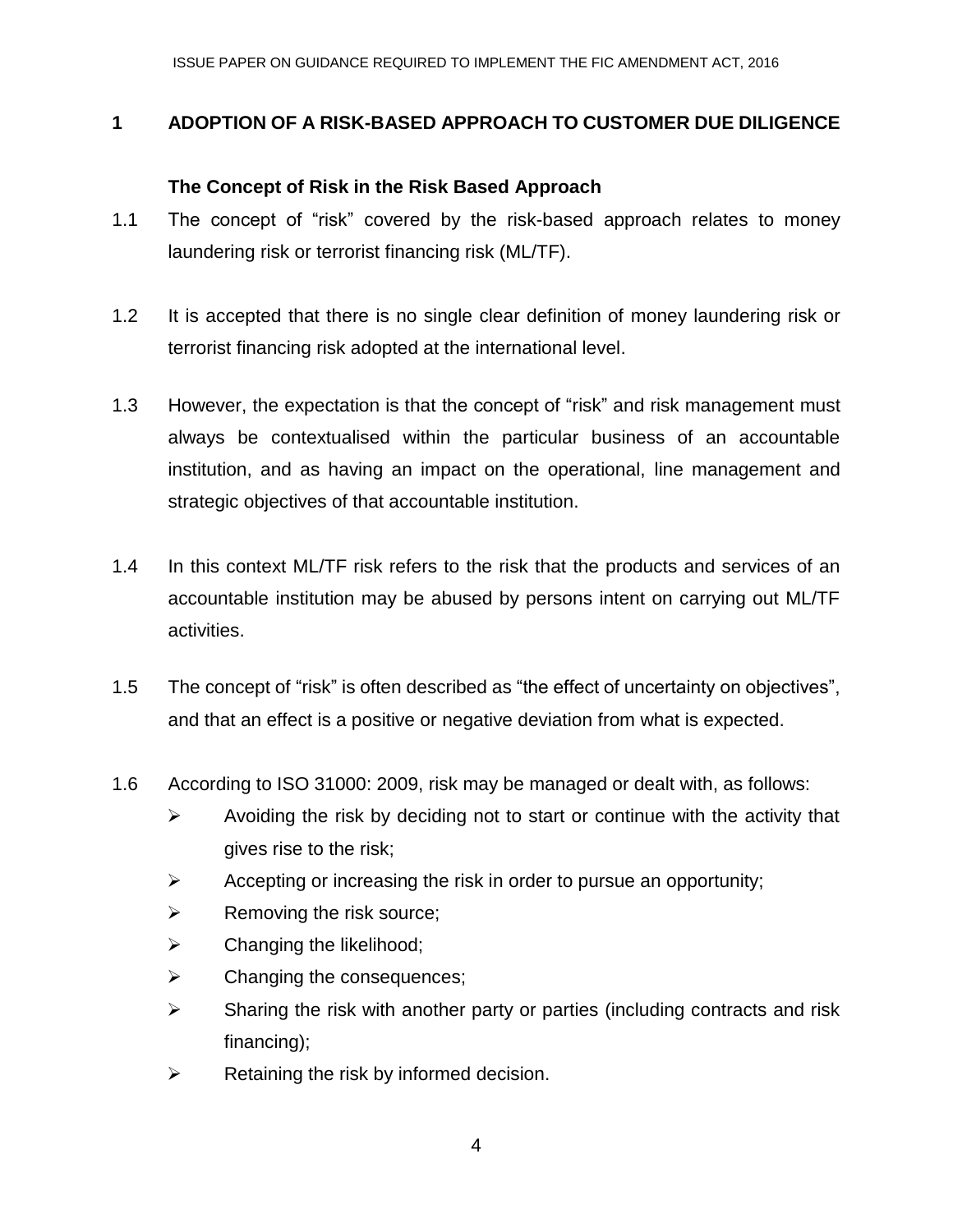#### **Assessment and Understanding of Risk**

- 1.7 The Amendment Act makes provision for accountable institutions to apply a risk-based approach when carrying out customer due diligence measures. A risk-based approach to customer due diligence requires that accountable institutions conduct enhanced due diligence for higher risk clients and business relationships and are able to decide on simplified due diligence for low risk clients and business relationships.
- 1.8 The starting point of a risk-based approach is for accountable institutions to understand the risk that their products or services may pose to be used for ML/TF purposes. This implies that accountable institutions understand the ML/TF risks they face in their businesses and how these risks apply to each product or service they offer to their customers. In this context ML/TF risk refers to the risk that the products and services of an accountable institution may be abused by persons intent on carrying out ML/TF activities. Therefore the assessment of ML/TF risk indicates to an accountable institution to what extent it is vulnerable to money laundering and terrorist financing.
- 1.9 In order to understand the ML/TF risks, an accountable institution must have adequate processes, proportionate to the size and complexity of the institution, to identify and assess such ML/TF risks. These processes must identify the specific products and services that the accountable institution offers to its clients and consider how each of these is vulnerable to money laundering and terrorist financing.
- 1.10 Although money laundering and terrorist financing can emanate from many different sources, certain products, services, clients and geographic locations may be more vulnerable or have been proved historically to have been abused more often by criminals. Various factors, such as the number and volume of transactions, geographic locations, and nature of the client relationships should be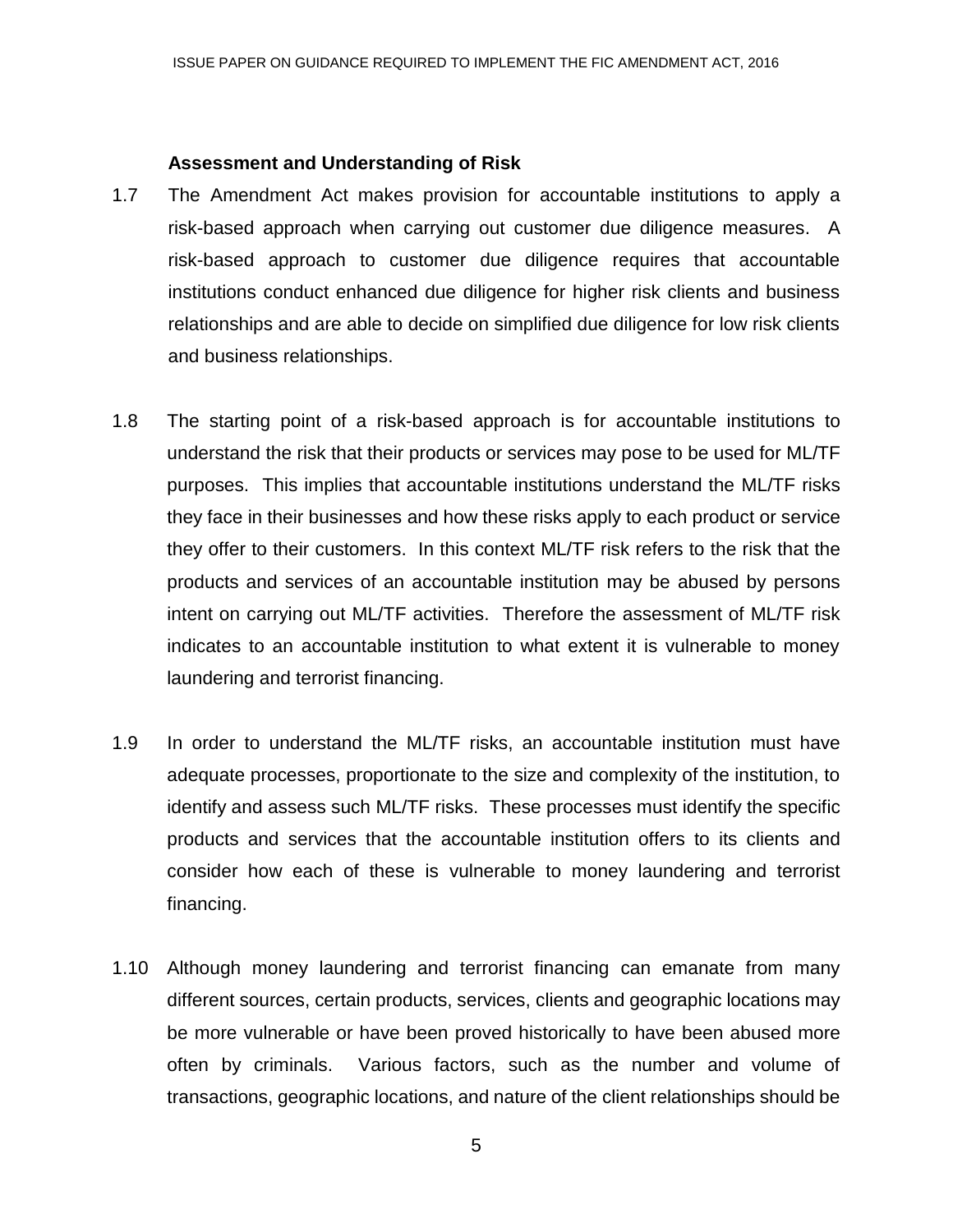considered when an accountable institution assesses its ML/TF risks. The ML/TF risks may vary depending on how these factors apply to the specific characteristics of a particular product or service.

- 1.11 The following are examples of factors which accountable institutions should consider when identifying risk:
	- $\triangleright$  the nature, size and complexity of the accountable institution;
	- $\triangleright$  the type of products and services offered by the accountable institution certain products and services offered by accountable institutions may pose a higher risk of ML/TF depending on the nature of the specific product or service offered;
	- $\triangleright$  the type of transactions the accountable institution is involved in;
	- $\triangleright$  characteristics and client types, including duration of relationships, source of funds, jurisdiction of clients and transaction values;
	- $\triangleright$  delivery channels and payment processes examples include non-face-toface transactions and cash over the counter;
	- $\triangleright$  geographic location from where clients are engaging with an institution or where clients are conducting their operations – examples include areas known for applying excessive client confidentiality, areas with weak regulatory measures against money laundering and terrorist financing, areas with weak transparency requirements for beneficial ownership of corporate structures, areas with high financial crimes, drug trafficking or gang related activities and areas with weak institutional frameworks such as supervisory, law enforcement and prosecuting agencies;
	- $\triangleright$  the period for which a person had been a client of an institution;
	- $\triangleright$  the size, speed, volume and frequency of transactions performed by clients;
	- $\triangleright$  the nature of clients' businesses examples include businesses that handle large amounts of cash and businesses with a complex ownership structures which could conceal underlying beneficial owners;
	- $\triangleright$  the complexity of clients' transactions or accounts.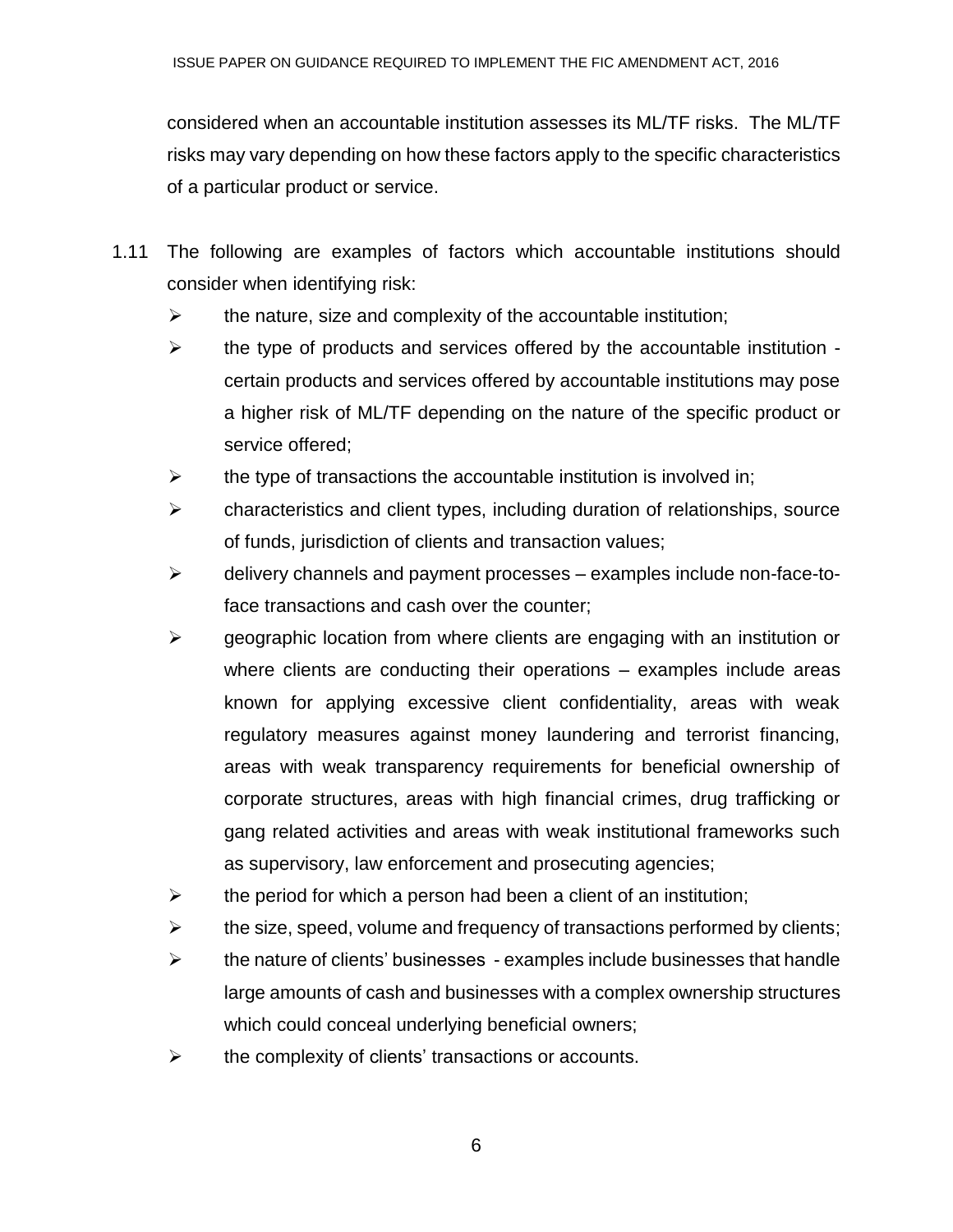- 1.12 An assessment of ML/TF risks relating to clients could entail an assessment for each individual client or for groups of clients.
- 1.13 Once ML/TF risks have been identified, a level should be attributed to each risk. A risk matrix could serve as a tool to provide an objective basis to the assessment of several risk indicators. As no two accountable institutions are the same, the level of risk and therefore the risk ratings attributed to particular business relationships may vary between accountable institutions.
- 1.14 The assessment should ultimately draw together the factors relating to products and services used by the client and it is up the accountable institution to determine the risk assigned to each client or group of clients. The conclusions reached through the processes to identify and assess ML/TF risks must be documented in the accountable institution's Risk Management and Compliance Programme (RMCP).
- 1.15 The mechanisms used in a particular accountable institution to assess ML/TF risk must be proportionate to the size and complexity of the institution. The risk assessment process therefore might be quite simple or very sophisticated depending on the size and structure of the accountable institution and the nature and range of products and services it offers.

#### **Management of risk**

1.16 An accountable institution should apply its knowledge and understanding of its ML/TF risks in the development of control measures to mitigate the risks identified. This implies that an accountable institution manages the risks by establishing systems and controls in response to the assessed risks. An accountable institution's systems and controls should provide for more information to be obtained about their clients, more secure confirmation of clients' information to be applied and closer scrutiny to be conducted to their clients' transaction activities where they assess the risk of abuse to be higher (enhanced due diligence). By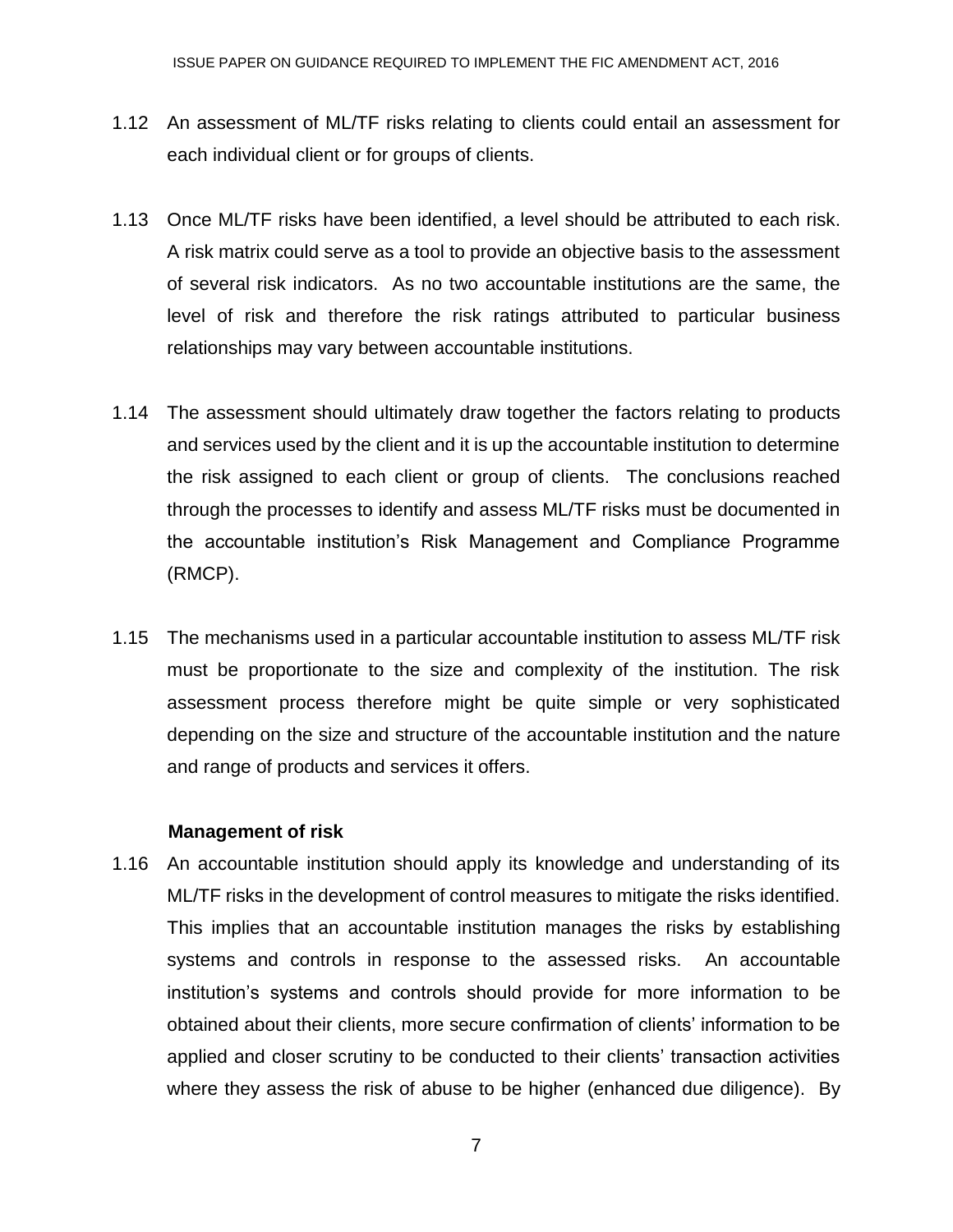the same token an accountable institution's systems and controls may allow for less information to be obtained, less secure confirmation of information to be applied and less frequent scrutiny to be conducted where they assess the risk of abuse to be lower (simplified due diligence). Hence, the risk assessment process will assist accountable institutions in determining the nature and extent of resources necessary to mitigate and manage identified risks.

1.17 The systems and controls by which an institution decides to manage ML/TF risks and the levels of due diligence it chooses to apply in relation to various risk levels must be documented in its RMCP. Again, the systems and controls for the management of ML/TF risk in a particular accountable institution must be proportionate to the size and complexity of the institution. Therefore the management of ML/TF risk might be quite simple or very sophisticated depending on the size and structure of the accountable institution and the nature and range of products and services it offers.

#### **Existing exemptions under the FIC Act**

- 1.18 The Minister of Finance has made several exemptions from a variety of obligations under the FIC Act. Some of these have exempted accountable institutions completely from compliance with the "know-your-client" requirements of the FIC Act in certain scenarios while others have reduced the "know-your-client" requirements to a simplified form. In addition the Money Laundering and Terrorist Financing Control Regulations made under the FIC Act (the Regulations) contain many prescriptive requirements on how accountable institutions are to implement "know-your-client" measures of the Act.
- 1.19 With the introduction of the risk-based approach, accountable institutions will be able to determine which client relationships are higher or lower risk and therefore which mechanisms it will use to obtain the information it requires to perform customer due diligence. Moreover the flexibility afforded by the risk-based approach will be inconsistent with the prescriptive nature of the relevant parts of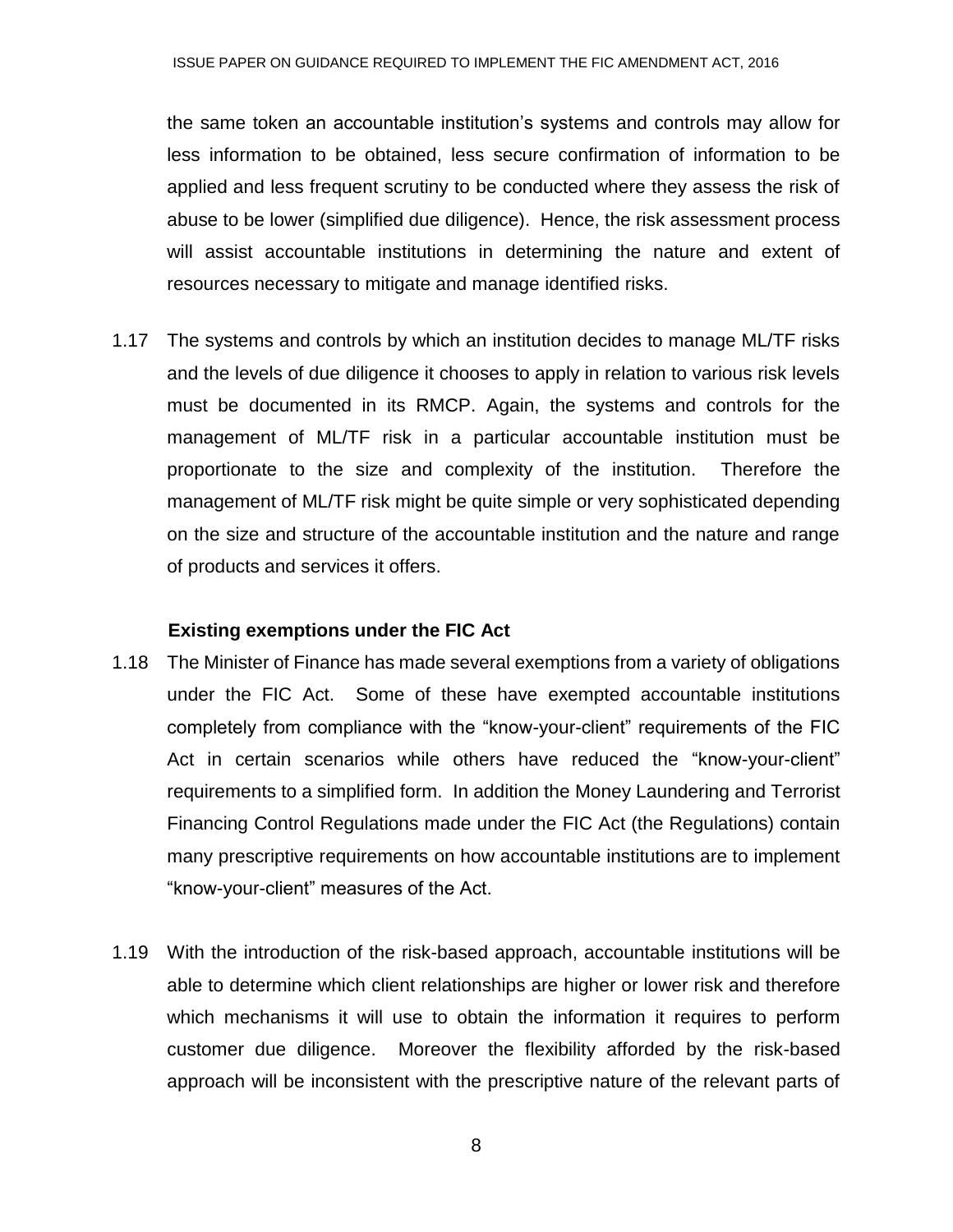the Regulations. The Regulations and the exemptions will therefore need to be amended significantly with large parts being withdrawn when the Amendment Act comes into operation.

#### **Issues to be taken into consideration**

1.20 Taking the above-mentioned factors into account, the Centre would like commentators to comment on the following specific issues:

# **A. Issues relating to the risk assessment of products and services:**

- $\triangleright$  The Centre would appreciate receiving the views of commentators on their understanding of the concept of risk and how it should be contextualised in relation to ML/TF risk.
- $\triangleright$  Commentators are requested to comment on the application of the concept of risk given the context in their particular institution.
- $\triangleright$  What other risk factors particular to your industry and institution do you think should be considered when conducting a risk assessment?
- $\triangleright$  Are there any products or services that are a lesser risk for money laundering or terrorist financing?
- $\triangleright$  Are there any products or services that are a higher risk for money laundering or terrorist financing?
- $\triangleright$  Are there any other factors particular to your institution to be taken into consideration when categorising a business relationship as a higher risk or lower risk?
- $\triangleright$  What is the expectation of commentators on the extent of guidance that the Centre should provide in relation to identifying the risks and the conducting of the risk assessment across the different sectors?
- $\triangleright$  What is the expectation of commentators on the extent of quidance that the Centre should provide in relation to developing a risk matrix?
- $\triangleright$  Would smaller firms have difficulty conducting a risk assessment and if so what challenges are institutions faced with when assessing risk?
- $\triangleright$  Would de-risking pose a threat to the concept of a risk-based approach?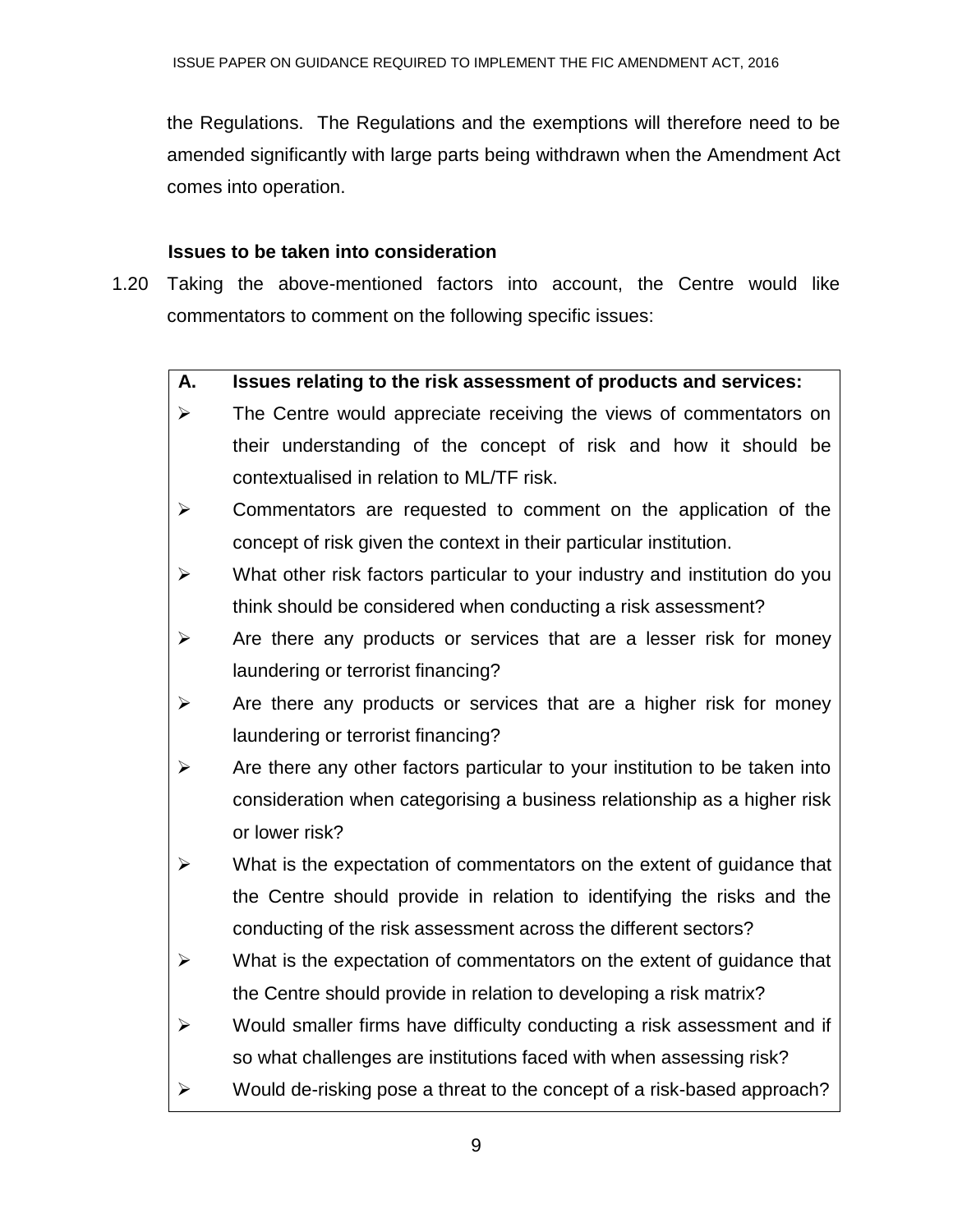#### **B. Issues relating to the management of risk:**

- $\triangleright$  What mechanisms are available to accountable institutions to manage higher ML/TF risk?
- $\triangleright$  Are there sector specific measures available to categories of accountable institutions to manage higher ML/TF risk?
- $\triangleright$  What guidance would accountable institutions require from the Centre to manage higher ML/TF risk as opposed to lower risk?

#### **C. Issues relating to the withdrawal of exemptions:**

- $\triangleright$  The following exemptions may be withdrawn:
	- o Exemption 2 relating to timing of verification
	- o Exemption 4 relating to reliance on another accountable institution to establish and verify a client's identity
	- o Exemption 5 relating to reliance on verification done by an institution in a foreign country
	- o Exemption 6 relating to publicly listed companies
	- o Exemption 7 related to insurance and investment providers
	- o Exemption 8 related to members of exchanges
	- o Exemption 9 related to members of exchanges for legal persons and non-controlled clients
	- o Exemption 10 related to services performed by attorneys and administrators of property
	- o Exemption 11 related to estate agents
	- o Exemption 12 relating to entertainment activities in gambling institutions
	- o Exemption 13 related to gambling institutions in respect of single transactions
	- o Exemption 14 related to gambling institutions in respect of single transactions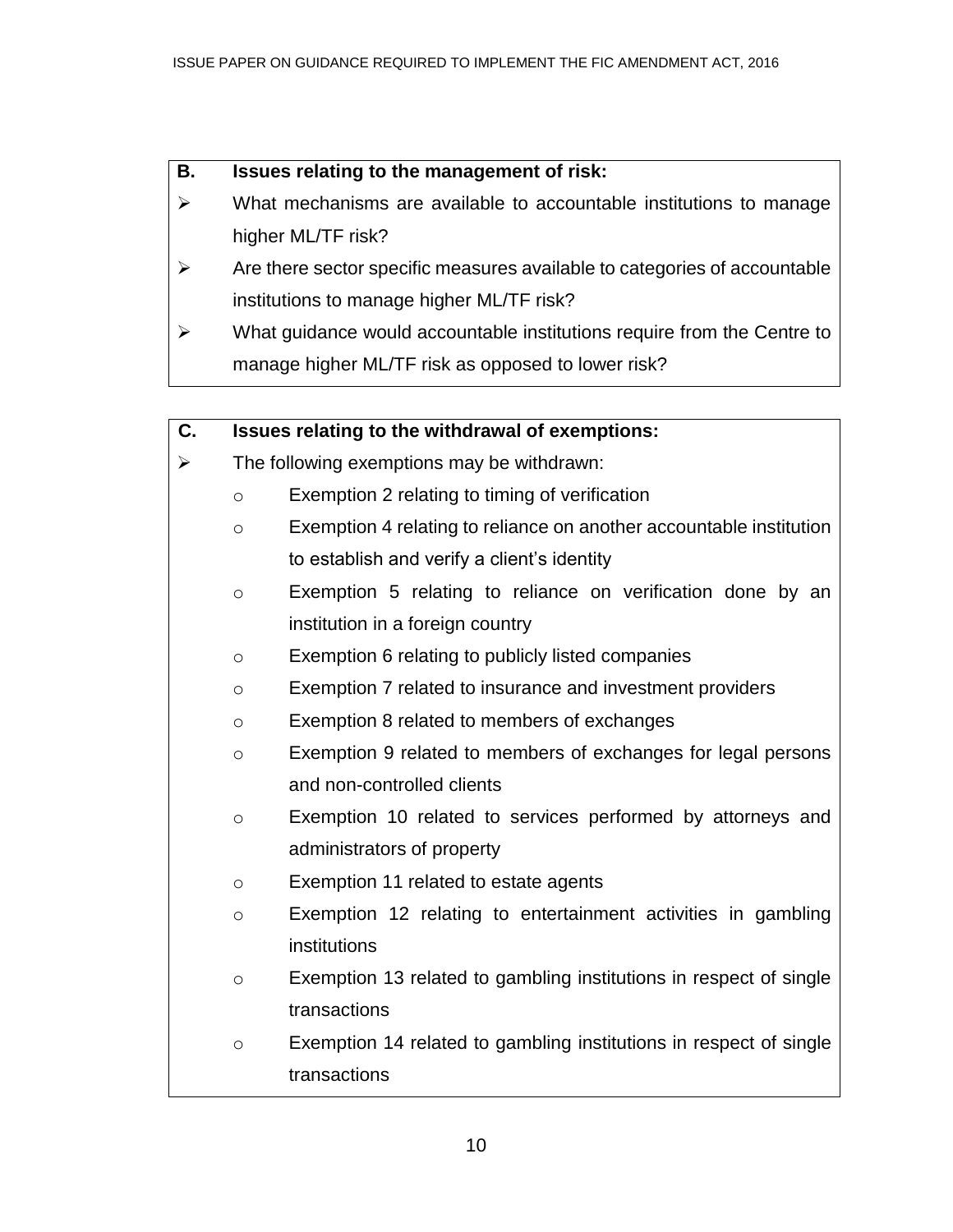- o Exemption 15 related to banks in respect of unsecured loans
- o Exemption 16 related to business relationships with foreign counter-parts
- o Exemption 17 related to banks in respect of low value products
- o Exemption on prepaid instruments
- o Exemption on low-value cross-border remittances
- $\triangleright$  Commentators' views are sought on how they would apply graduated customer due diligence measures (varying from simplified due diligence for low risk relationships to enhanced due diligence for high-risk relationships) in the absence these exemptions
- $\triangleright$  Commentators' views are sought on whether there are areas of their business which pose no ML/TF risk and may therefore continue to be exempted completely from compliance with the customer due diligence requirements of the FIC Act.
- $\triangleright$  What quidance would accountable institutions require from the Centre to apply customer due diligence measures in the absence of the relevant exemptions?

# **2 CUSTOMER DUE DILIGENCE MEASURES**

- 2.1 Customer due diligence refers to the knowledge that an accountable institution has about its client and the institution's understanding of the business that the client is conducting with it.
- 2.2 A customer due diligence programme, if properly implemented, enables an accountable institution to better manage its relationships with clients and to better identify possible attempts by clients to abuse the institution's products and services for illicit purposes.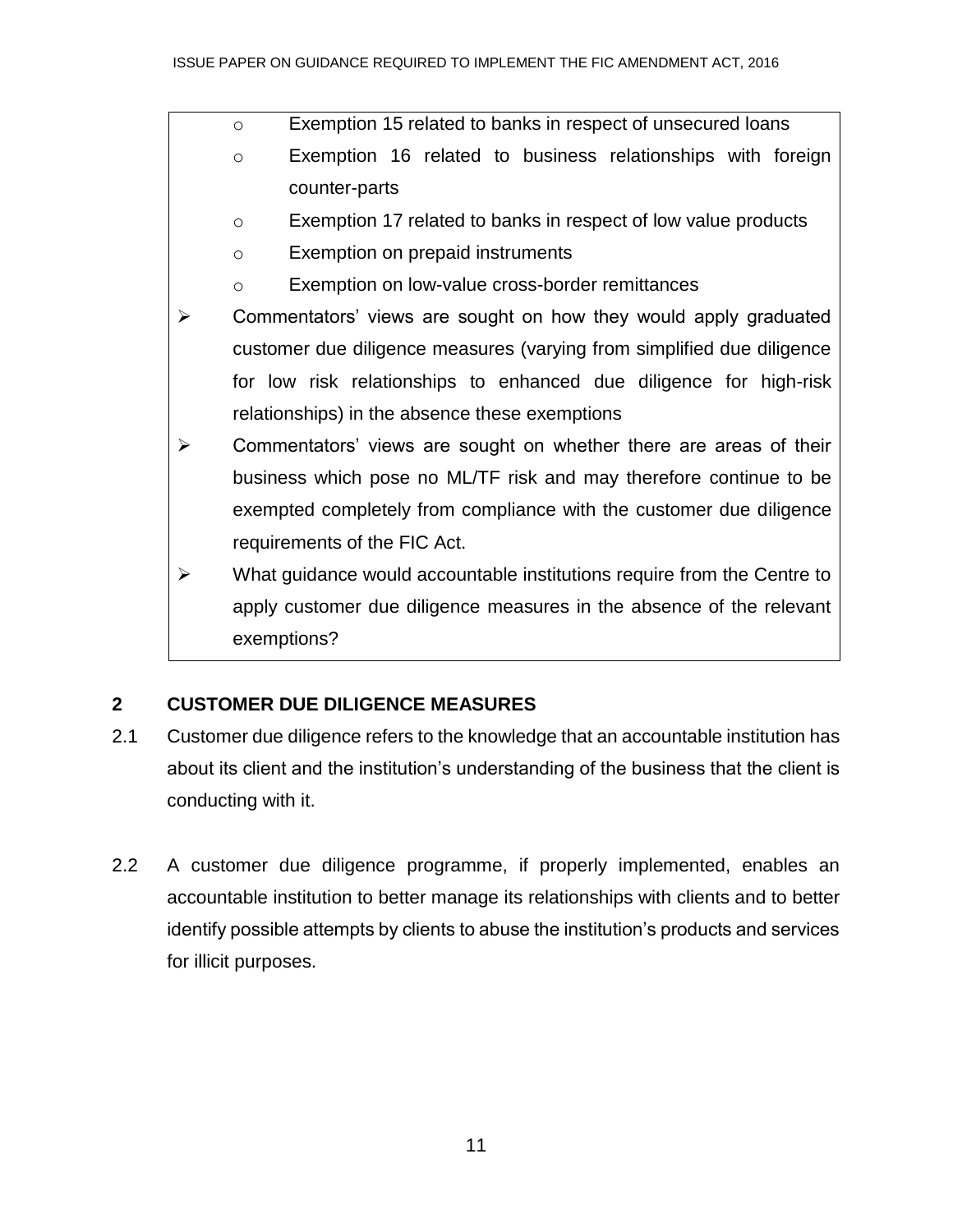#### **Establishing and verifying clients' identities**

- 2.3 Customer due diligence starts with an accountable institution knowing the identity of its client. In terms of amended section 21 of the FIC Act an accountable institution must, in the course of establishing a business relationship or entering into a single transaction, establish and verify the identity of the client or the person representing the client or another person on whose behalf the client is acting. This must be done in accordance with the measures contained in the accountable institution's RMCP.
- 2.4 Previously accountable institutions were required to establish and verify the identity of a client in accordance with the regulations to the Act. With the application of a risk-based approach, instead of relying on rigid requirements in regulations and exemptions granted at the executive level, accountable institutions will have greater discretion to determine the appropriate compliance steps to be taken in given instances, in accordance with their RMCP.
- 2.5 As a result, the regulations and exemptions relating to client identification and verification will be amended significantly with most of the regulations and exemptions being withdrawn. Instead of following the rigid steps provided for in the Regulations accountable institutions will determine the appropriate verification measures to be taken, in accordance with their RMCP. This means that accountable institutions will have the flexibility to choose the type of information by means of which it will establish clients' identities and also the means of verification of clients' identities.
- 2.6 Moreover, accountable institutions will also be able to differentiate between the means of identification and verification used in respect of clients in different risk categories, applying simplified measures in cases of lower risk and applying enhanced measures in cases of higher risk. As mentioned above, accountable institutions will have to record the manner in which and processes it follows when applying enhanced or reduced due diligence in its RMCP.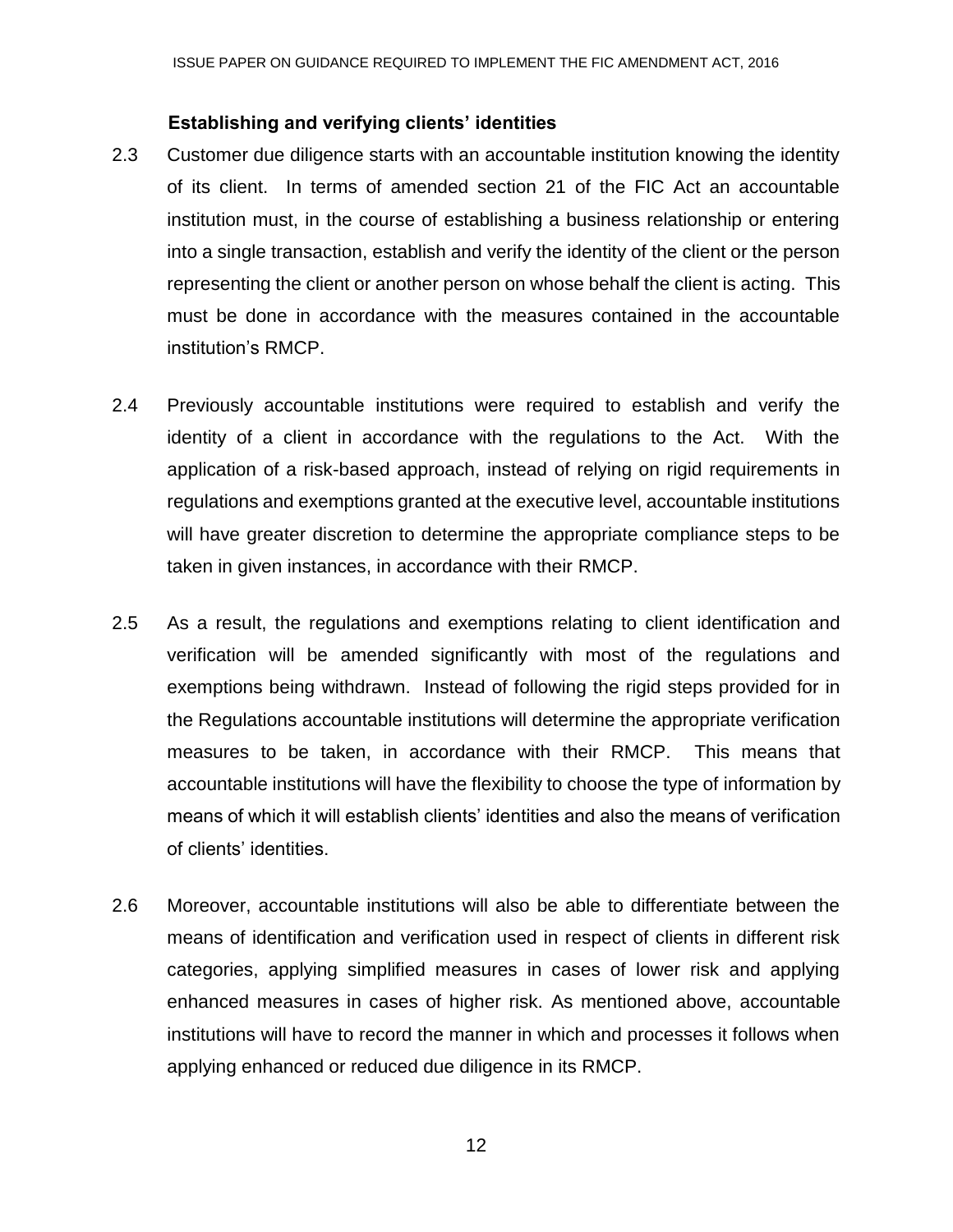- 2.7 Taking the above-mentioned factors into account, the Centre would like commentators to comment on the following specific issues:
	- **D. Issues relating to establishing and verifying clients' identities:**
	- $\triangleright$  What information would an accountable institution typically use to establish the identity of a natural person?
	- $\triangleright$  What means of verification would an accountable institution use to confirm a natural person's identity?
	- $\triangleright$  Are there examples of documents or other means of verification particular to your institution that may be used to establish and verify the identity of lower risk clients?
	- $\triangleright$  Are there examples of documents or other means of verification particular to your institution that may be used to establish and verify the identity of higher risk clients?
	- $\triangleright$  Are there more flexible verification mechanisms available to accountable institutions such as digital data enabled verification and if so, please provide specific examples?
	- $\triangleright$  What is the expectation of commentators on the extent of guidance that the Centre should provide in relation to establishing and verifying the identity of a lower risk clients across the different sectors taking into account that much of the regulations and exemptions relating to identification and verification of clients will be withdrawn?
	- $\triangleright$  What is the expectation of commentators on the extent of guidance that the Centre should provide in relation to establishing and verifying the identity of a higher risk clients across the different sectors taking into account that much of the regulations and exemptions relating to identification and verification of clients will be withdrawn?
	- $\triangleright$  To what extent will accountable institutions continue to rely on the existing regulations and exemptions as a benchmark to establish and verify the identities of clients, as a transition to a more mature application of a riskbased approach?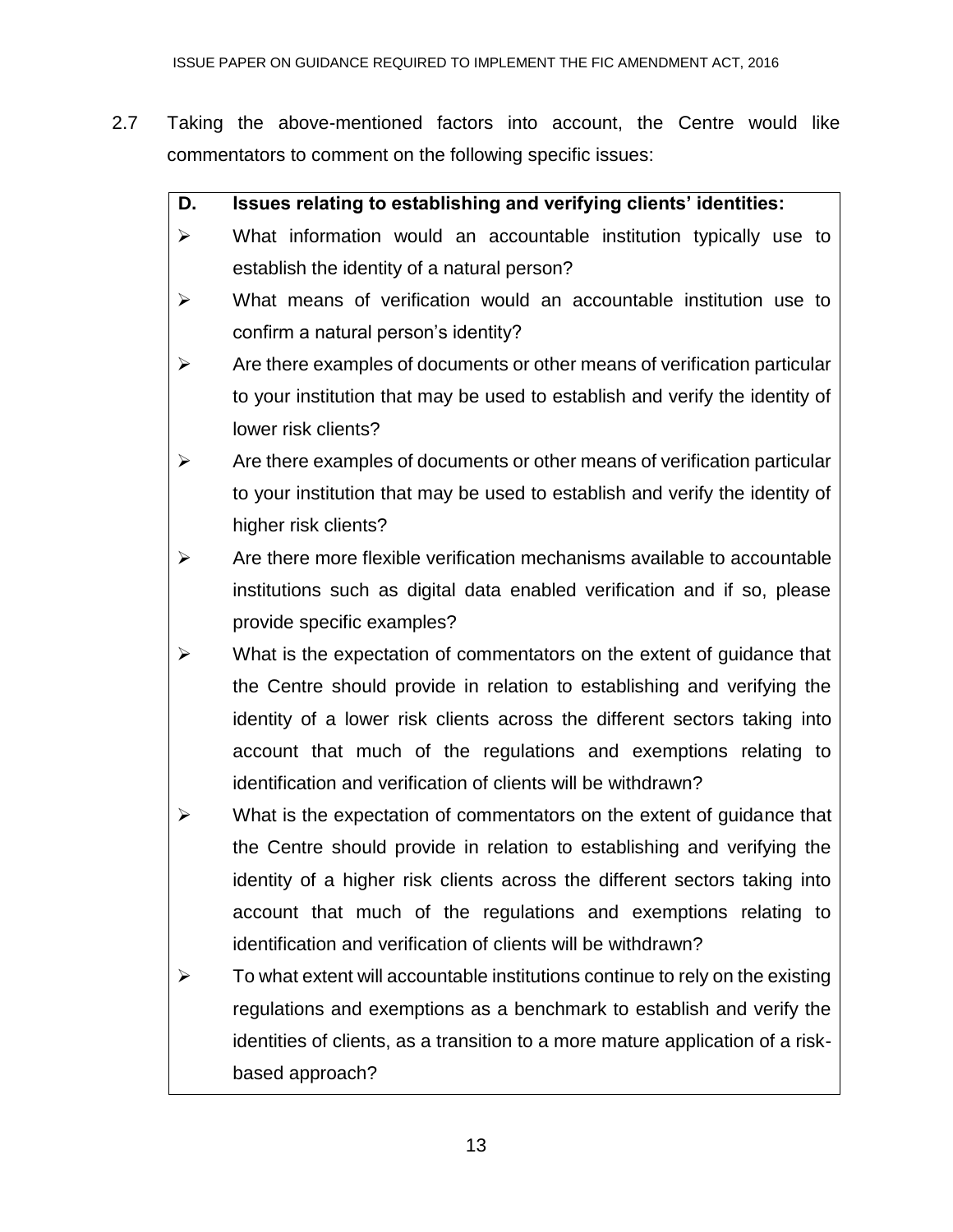#### **Single transaction threshold**

- 2.8 The amendments provide for a single transaction threshold. An accountable institution is not required to carry out the full scope of due diligence measures in respect clients conducting single transactions below a value to be set by the Minister of Finance in regulations.
- 2.9 The threshold amount for a single transaction does not apply to the obligations set out in section 20A of the Act. This means that, in spite of the single transaction threshold, accountable institutions will be prohibited from establishing a business relationship or concluding any single transaction with an anonymous client or a client with an apparent false or fictitious name. Accountable institutions will be required to set out in its RMCP the basic information upon which it will rely in order to avoid dealing with anonymous clients.
- 2.10 Taking the abovementioned factors into account, the Centre would like commentators to comment on the following specific issues:
	- **E. Issues relating to a single transaction threshold:**
	- $\triangleright$  What is the expectation of commentators on the value of the single transaction below which no identification and verification will be conducted?
	- $\triangleright$  What information will be considered sufficient to ensure that accountable institutions do not transact with anonymous clients?

#### **Additional client information**

- 2.11 Sections 21A to 21H set out the requirements for additional information relating to customer due diligence.
- 2.12 Additional information is required at the outset of the business relationship in order to form an understanding of the client and the risks associated with the client relationship. This will allow accountable institutions to direct resources more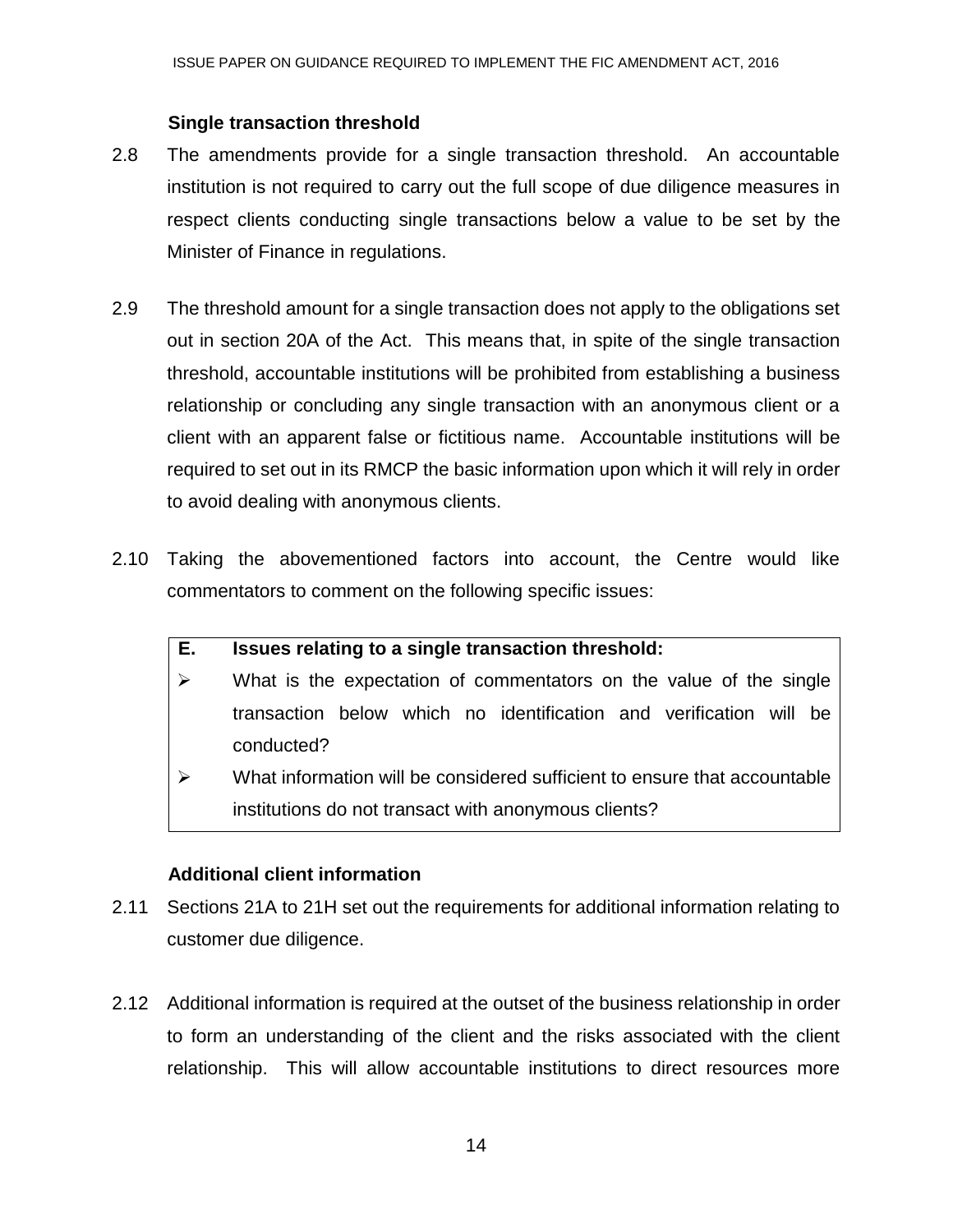efficiently and to monitor client behaviour more accurately to identify suspicious or anomalous transactions or activities on the part of the client.

- 2.13 Section 21A of the FIC Act requires accountable institutions to ascertain from a prospective client what the purpose and intended nature of the business relationship will be, as well as to obtain information on the source of funds that the prospective client expects to use in the course of the business relationship. The purpose of section 21A is to understand who the client is and to determine the type of risk the client may pose to the institution.
- 2.14 Accountable institutions are only required to obtain the necessary information from the client and are not required to verify the information the client provides.
- 2.15 Taking the abovementioned factors into account, the Centre would like commentators to comment on the following specific issues:

# **F. Issues relating to understanding and obtaining information on business relationship:**

 $\triangleright$  What is the expectation of commentators on the extent of guidance that the Centre should provide in relation to understanding and obtaining information on business relationships across the different sectors?

# **Beneficial ownership**

- 2.16 Accountable institutions will be required to obtain and verify a set of basic information about a client that is a legal person when performing the identification elements of the customer due diligence process in relation to that client. The basic information should be contained in the institution's RMCP and should be sufficient to prove the existence of the legal person and describe the legal person's identity. This may include:
	- $\triangleright$  the name of the legal person;
	- $\triangleright$  the legal form, for example, whether it is a company or a close corporate;
	- $\triangleright$  the registration number;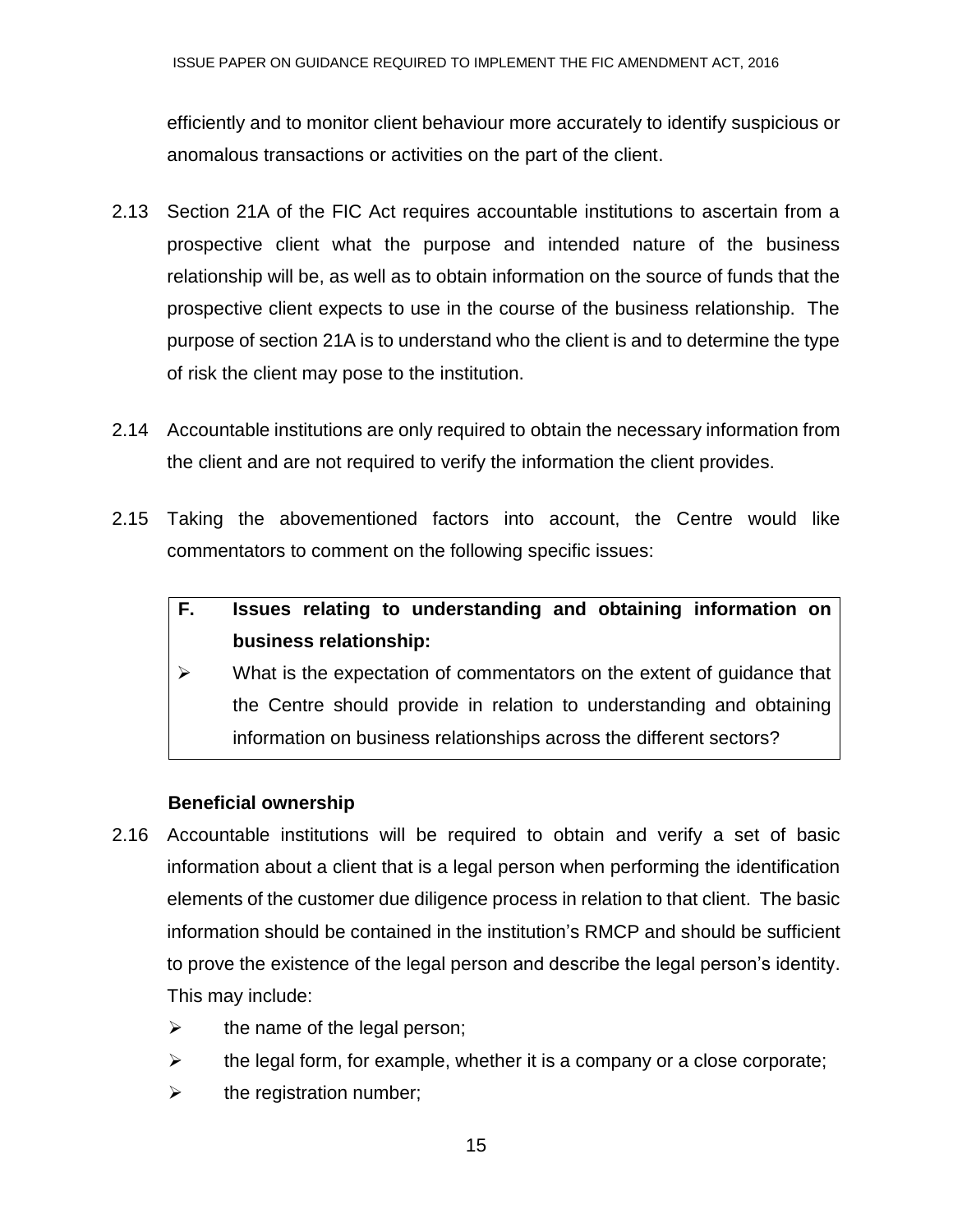- $\triangleright$  the powers that regulate and bind the legal person, for example, the Memorandum of Articles of Association; and
- $\triangleright$  the address of the registered office.
- 2.17 Section 21B of the FIC Act will set out additional due diligence measures relating to legal persons, trusts and partnerships. This section will require that accountable institutions establish the nature of the client's business, the ownership and control structure of the client and the beneficial ownership of clients that are not natural persons. A "beneficial owner" will be defined in respect of a legal person as the natural person who, independently or together with another person, owns the legal person, or exercises effective control of the legal person.
- 2.18 Requiring the identification of the beneficial ownership of legal persons is a key step to bring greater transparency to activities in a financial system. These provisions will make it more difficult for people to transact "at arm's length" with accountable institutions without revealing their own identities. This will enhance accountable institutions' ability to assess client related risks in the course of managing business relationships and will improve the ability of authorities to detect, investigate and prosecute abuses of accountable institutions for money laundering and terrorism financing purposes.
- 2.19 Section 21B(2) will provide for a process of elimination which accountable institutions will be required to follow to determine the beneficial ownership of legal persons:
	- $\triangleright$  The process starts with the identity of each natural person who, independently or together with another person, has a controlling ownership interest in the legal person.
	- $\triangleright$  If the ownership interests do not indicate a beneficial owner, or if there is doubt as to whether the person with the controlling ownership interest is the beneficial owner, the accountable institution will have to establish who the natural person is who exercises control of the legal person through other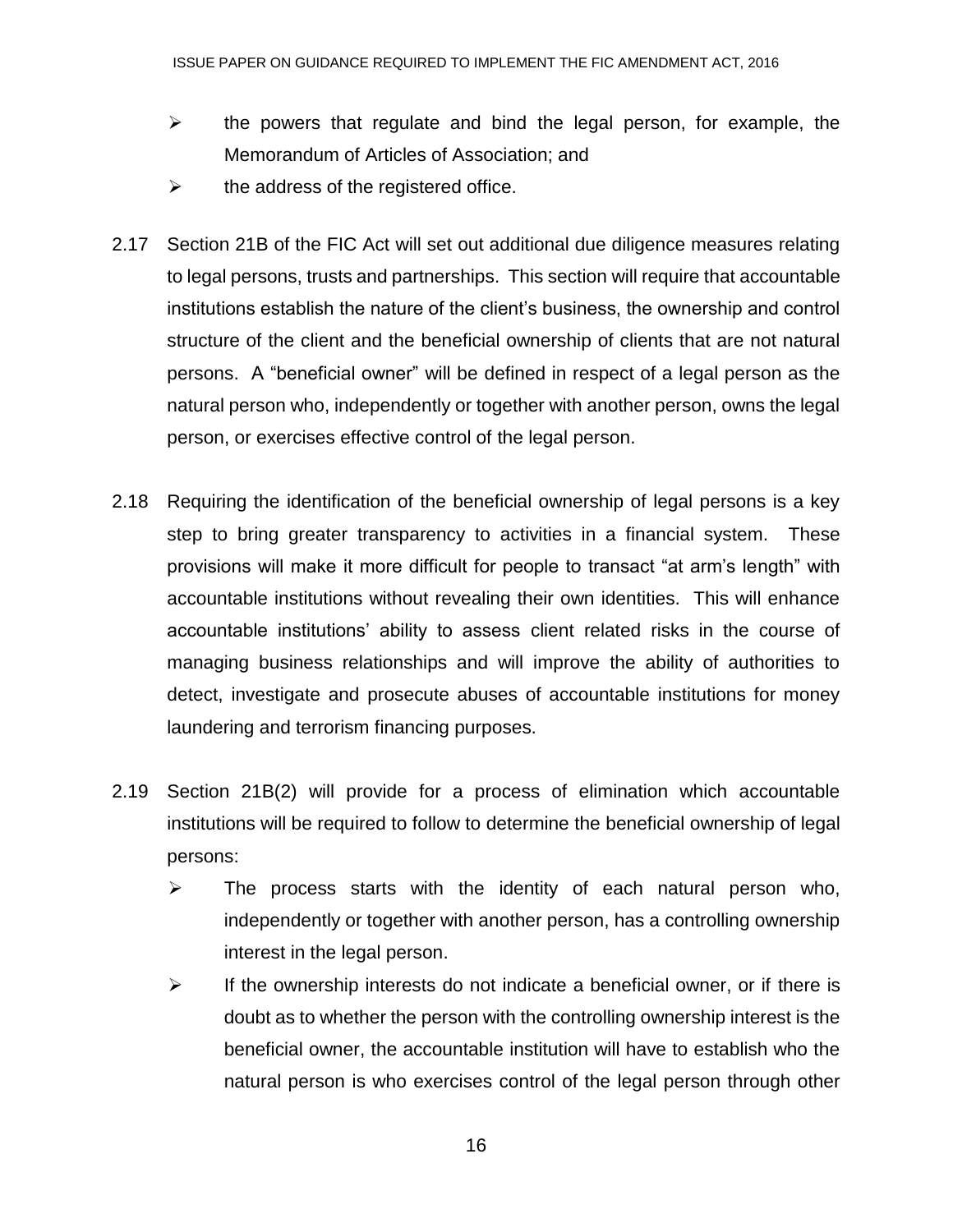means, for example, persons exercising control through different classes of shares or shareholders agreements.

- $\triangleright$  If no natural person can be identified who exercises control through other means, the accountable institution will have to establish who the natural person is who exercises control over the management of the legal person, including in the capacity of an executive officer, non-executive director, independent non-executive director, director or manager.
- 2.20 Once the accountable institution determines who the natural person is who is considered to be the beneficial owner of a legal person, the institution must take reasonable steps to verify that person's identity. The underlining element of this requirement is that the accountable institution must be satisfied that it knows who the beneficial owner is.
- 2.21 Taking the above-mentioned factors into account, the Centre would like commentators to comment on the following specific issues:

#### **G. Issues relating to beneficial ownership**

- $\triangleright$  Are there any products and services, or clients in respect of which reduced or simplified measures should be applied (due to there being substantially less risk of money laundering or terrorist financing) in so far as the requirement to obtain beneficial ownership information is concerned?
- $\triangleright$  Should guidance provide an indication of a percentage of shareholding or ownership interest to indicate who may be a beneficial owner?
- $\triangleright$  If so, what percentage of shareholding or ownership interest would realistically indicate who may be a beneficial owner?
- $\triangleright$  What reliable sources of information do accountable institutions envisage using to verify information relating to legal persons?
- $\triangleright$  Which of the concepts or terminology used in the provisions creates uncertainty and requires guidance so that is can be contextualized in greater detail?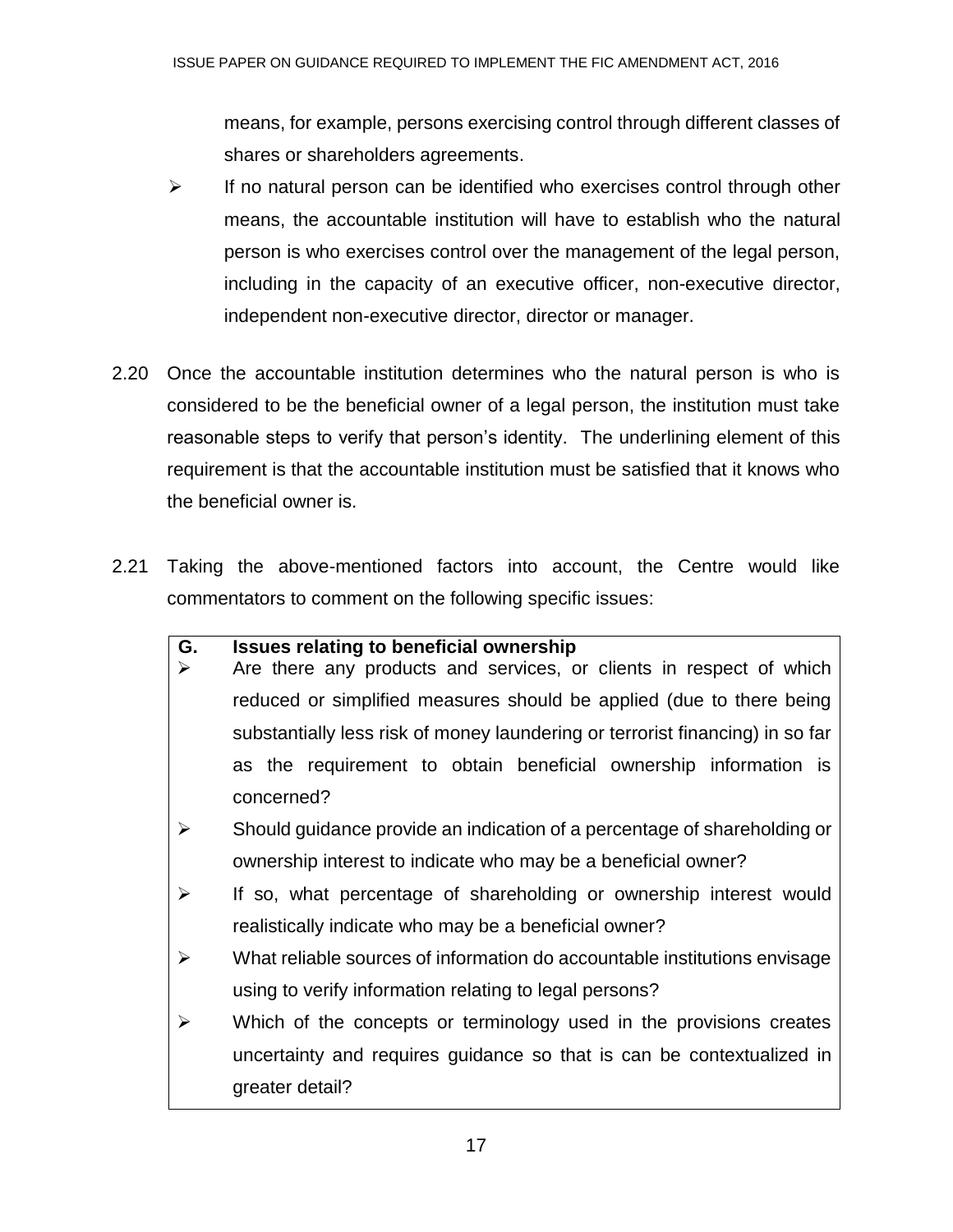$\triangleright$  Are there specific challenges in relation to applying customer due diligence measures for legal persons, trusts and partnerships that commentators believe should be addressed in guidance?

# **Foreign prominent public officials and domestic prominent influential persons**

- 2.22 The starting point for the effective implementation of measures relating to persons who are entrusted in prominent public or private sector positions, is for accountable institutions to have effective measures in place to know who their clients are and to understand their clients' business.
- 2.23 If an accountable institution finds out that it is dealing with a foreign prominent public official, senior management approval will be required to establish the business relationship. Accountable institutions will also be required to take reasonable measures to establish the source of wealth and source of funds of the client and conduct enhanced ongoing monitoring of the business relationship. Accountable institutions will not be required to verify the information about the client's source of wealth and source of funds, but will have to include this information in its client profile which will be used as the basis for enhanced ongoing monitoring.
- 2.24 If a client is a domestic prominent influential person, the accountable institution will need to decide if there is any reason to conclude that a relationship with the client brings higher risk of abuse for money laundering and terrorist financing purposes. If so, the accountable institution will need to apply the same requirements as for foreign prominent public officials. These requirements will also apply to immediate family members of such prominent persons, as well as known close associates.
- 2.25 Schedule 3A to the FIC Act will contain a list of positions that will be considered domestic prominent influential persons. The Centre does not envisage providing a list of names of individuals occupying the positions contained in the Schedule. However, the Centre will assist accountable institutions, through as much guidance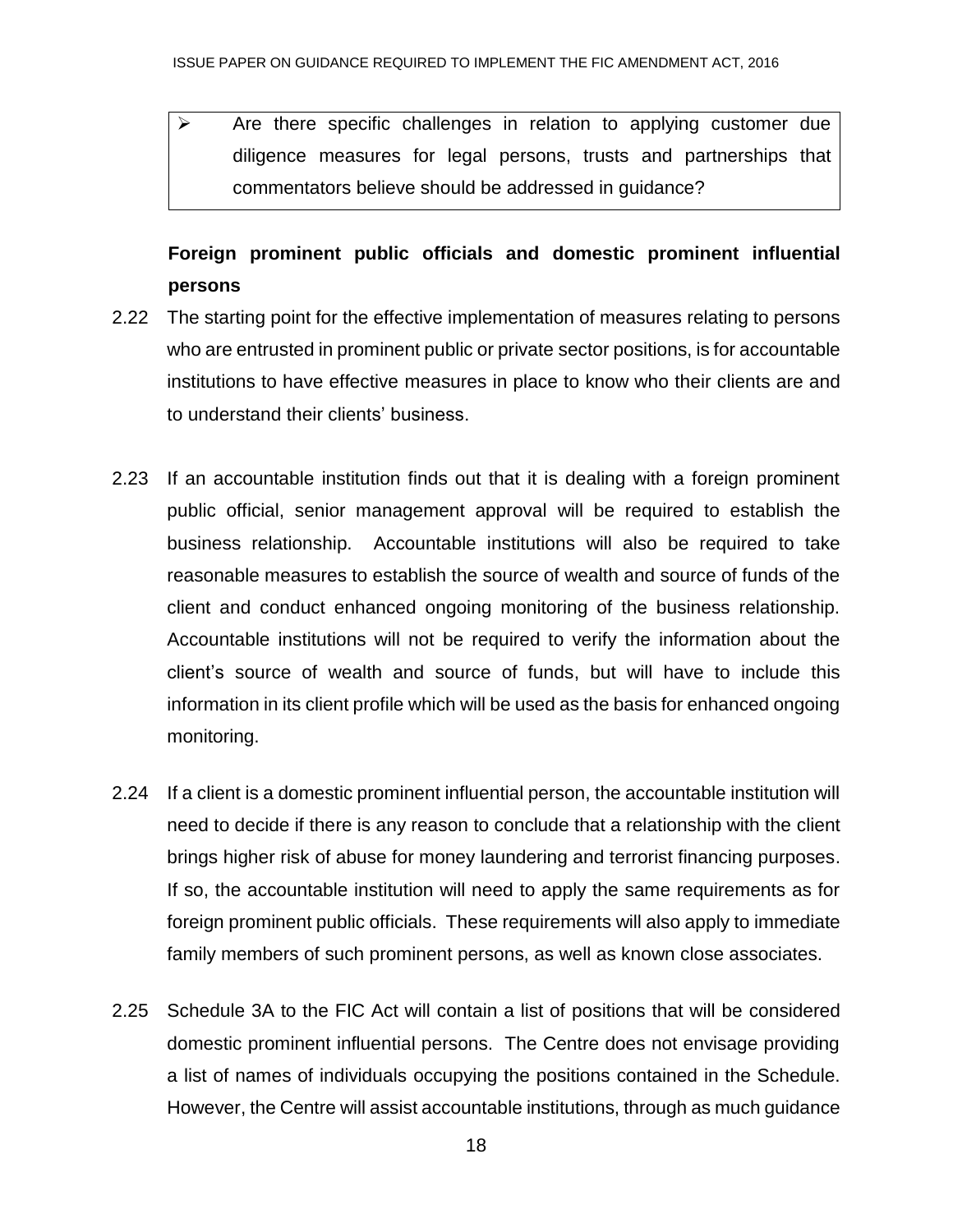as is practicable, to determine where the information of those persons may be found. The same approach will apply to persons occupying positions listed as foreign prominent public officials in Schedule 3B to the FIC Act.

- 2.26 In respect of the category of persons who provide goods and services to any organ of state, it is envisaged that the Minister will delay the operational date of this paragraph in the legislation, given that information about persons who may fall in this category is not publically available currently. The National Treasury will explore ways to make such information readily available to enable easier compliance by accountable institutions.
- 2.27 The Centre will provide examples of relationships that may indicate 'known close associates' in the guidance to assist accountable institutions in determining if such persons fall within Schedules 3A and 3B.
- 2.28 Taking the above-mentioned factors into account, the Centre would like commentators to comment on the following specific issues:
	- **H. Issues relating to foreign prominent public officials and domestic prominent influential persons:**
	- $\triangleright$  Commentators are requested to express their views on the challenges in developing its RMCP to provide for the manner in which and processes by which institutions determine whether a prospective client is a foreign prominent public official or a domestic prominent influential person.
	- $\triangleright$  Are there specific challenges in relation to applying additional customer due diligence measures for clients who are foreign prominent public officials or a domestic prominent influential persons?

# **3 RISK MANAGEMENT AND COMPLIANCE PROGRAMME (RMCP)**

3.1 All ML/TF controls must be properly documented, regularly updated and communicated to employees of the institution.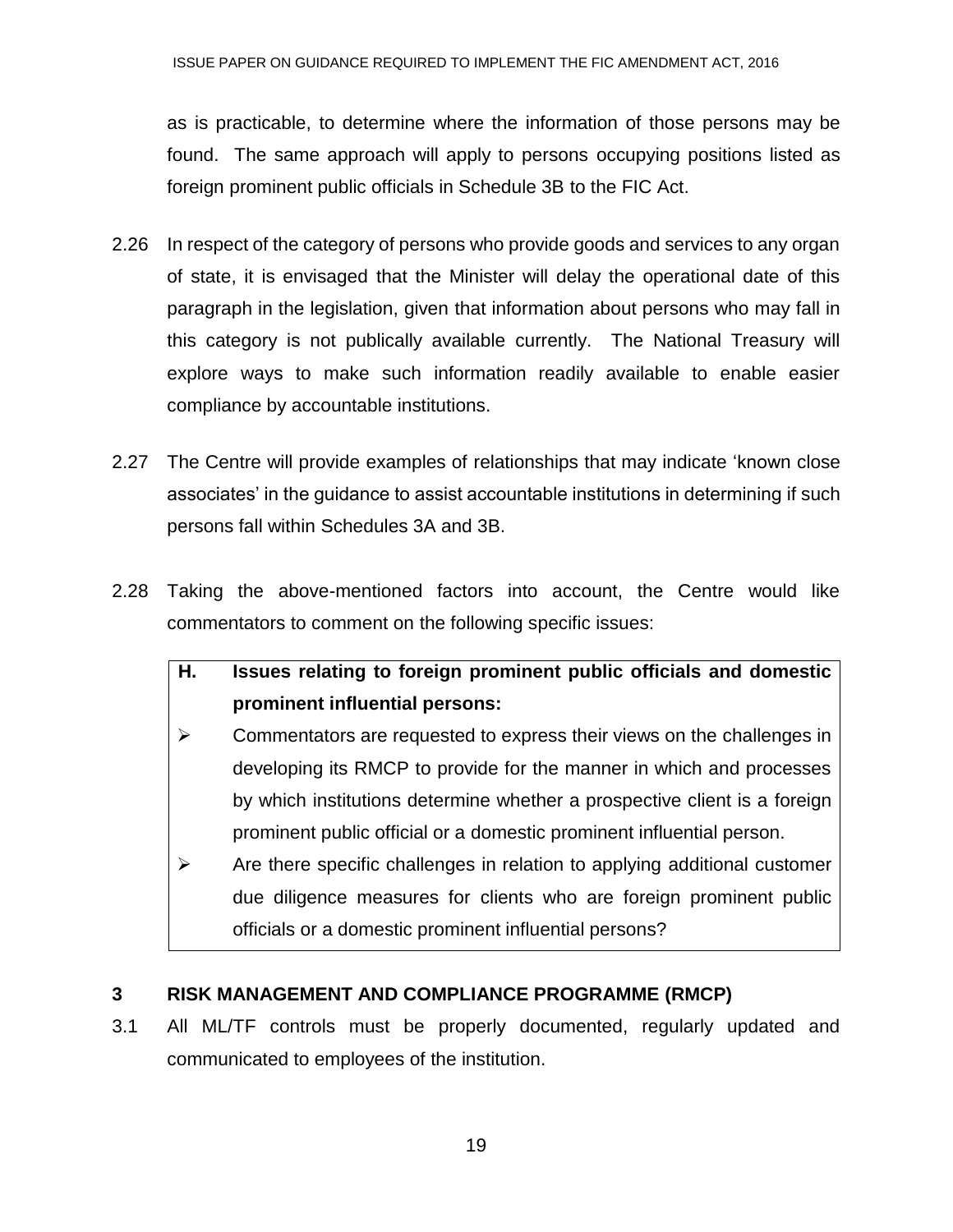- 3.2 Section 42 of the amended FIC Act places a responsibility on accountable institutions to develop, document, maintain and implement a RMCP. The effective implementation and application of risk based approach is largely dependent on the accountable institution's RMCP.
- 3.3 The customer due diligence measures discussed earlier in this document are linked with an accountable institution's application of a risk based approach through the institution's RMCP. The content of the RMCP is contained in section 42(2) of the amended FIC Act.
- 3.4 Taking the above-mentioned factors into account, the Centre would like commentators to comment on the following specific issues:

## **I. Issues in relation to the Risk Management and Compliance Program:**

 $\triangleright$  Commentators are requested to specify any challenges in relation to the development of the RMCP that may require guidance in order to ease the compliance obligations.

#### **4 RECORD KEEPING**

- 4.1 The amendments to the FIC Act will provide for an obligation on accountable institutions to keep customer due diligence records.
- 4.2 The FIC Act will further provide for an obligation to keep records of every transaction which that accountable institution has with a client. Transaction records will have to be sufficient to enable the transaction to be reconstructed and will have to include the amount, currency, date of transaction, parties to the transaction, the nature of the transaction, business correspondence and also the identifying particulars of all accounts and account files related to the transaction if the accountable institution provides account facilities.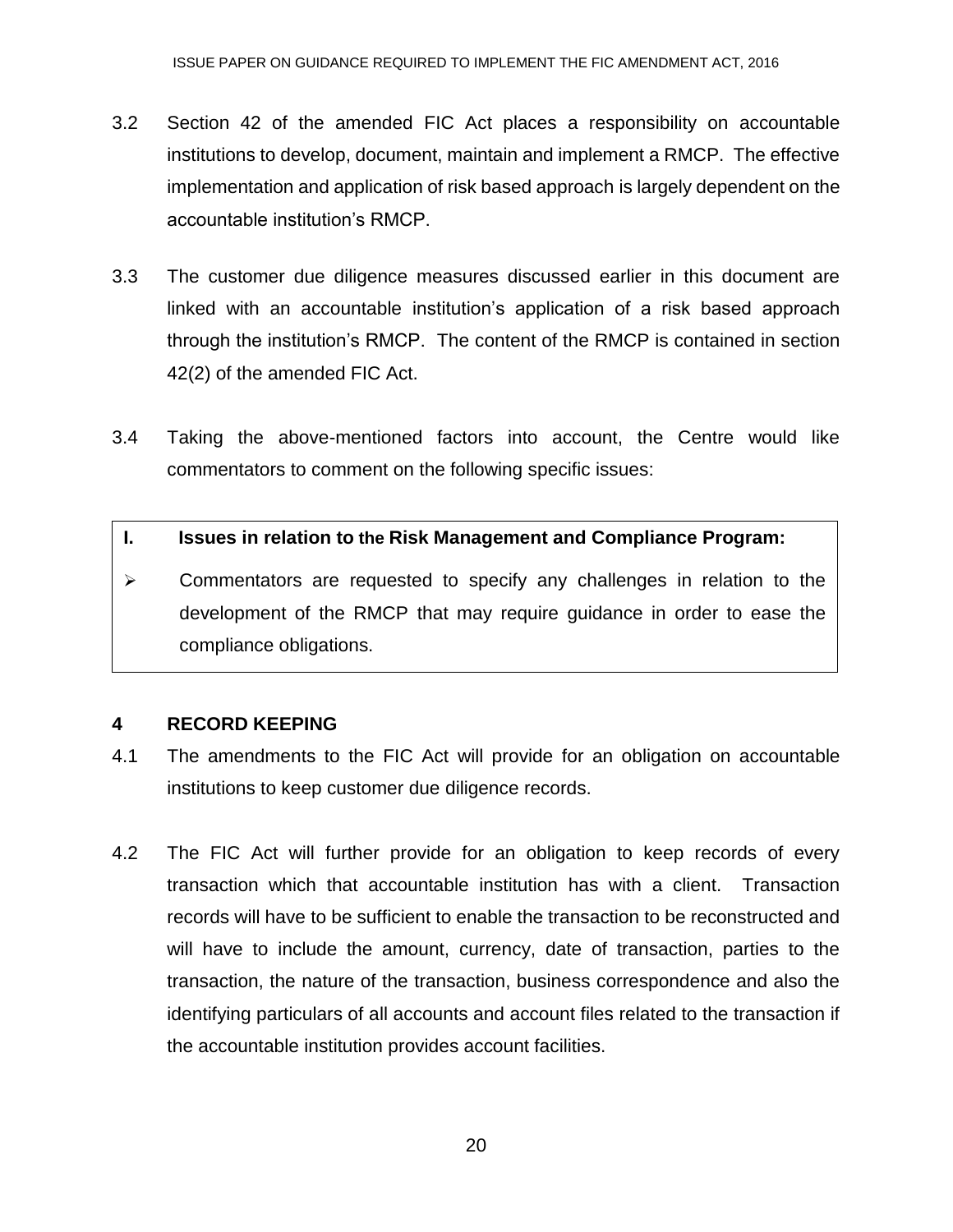- 4.3 This will ensure that adequate information will be captured in an accountable institution's records to enable the reconstruction of a trail of transactions with a view to assist investigators in determining flows of funds when performing their investigative functions.
- 4.4 The amendments further provide that records may be kept in electronic form and must be capable of being reproduced in a legible format.
- 4.5 Taking the above-mentioned factors into account, the Centre would like commentators to comment on the following specific issues:

#### **J. Issues relating to record keeping requirements:**

- $\triangleright$  Commentators are requested to specify any challenges in the implementation of the record keeping requirements that may require guidance in order to ease the compliance obligations?
- $\triangleright$  Commentators are requested to provide examples of electronic forms of storage that accountable institutions could utilise for storage of records?
- $\triangleright$  Commentators are requested to specify any challenges it anticipates in respect of the Centre, supervisory bodies and law enforcement accessing electronically stored records for inspection and investigative purposes.

# **5 IMPLEMENTATION OF THE UNITED NATIONS SECURITY COUNCIL (UNSC) RESOLUTIONS RELATING TO THE FREEZING OF ASSETS**

5.1 The amendments will empower the Centre to administer the targeted financial sanctions measures adopted by the United Nations Security Council (UNSC) in its Resolutions. These will require accountable institutions to freeze property and transactions pursuant to financial sanctions imposed in the UNSC Resolutions. Mechanisms for the implementation of the UNSC Resolutions include the publication in the Government Gazette by the Minister of Finance of a Notice of the adoption of the UNSC Resolution, and the publication of a Notice by the director of the Centre of persons who are subject to the sanction measures (the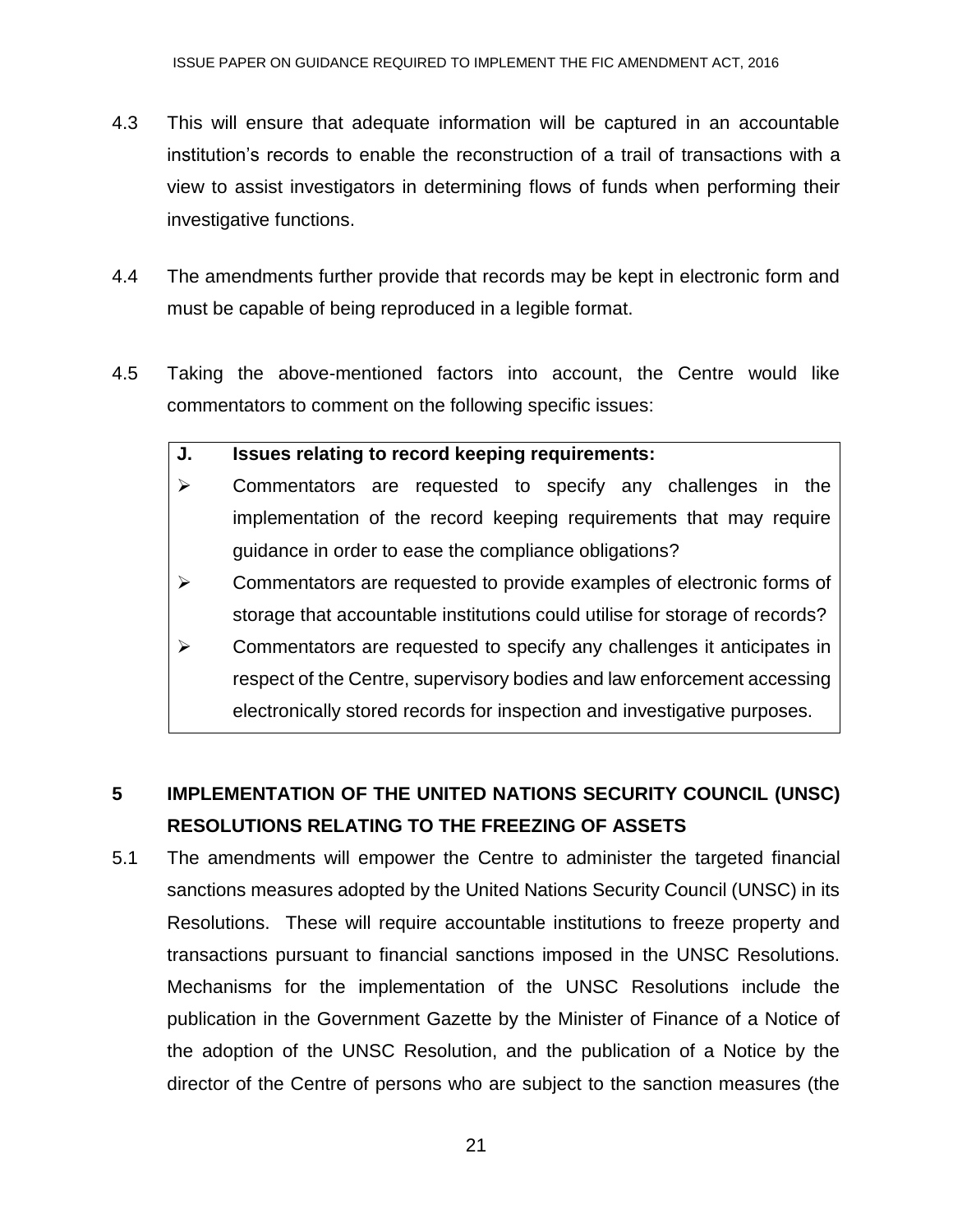sanctions list). These Notices may be revoked if it is considered that they are no longer necessary to give effect to the applicable UNSC Resolutions.

- 5.2 The acquisition, collection or use of the property of persons or an entity whose names appear in the sanctions list will be prohibited. This will include the provision of financial services and products to those persons or entities. Access to financial services and products by persons identified in sanctions lists will only be for ordinary and necessary expenses, such as food, rent or mortgage and medical treatment. An obligation will be placed on accountable institutions to report to the Centre, the property in the accountable institution's possession or under its control which is owned or controlled by or on behalf of a person or an entity identified in the sanctions list.
- 5.3 Accountable institutions would be required to have a screening process in place to determine whether a client of the institution appears on the sanctions list. This will apply to existing clients (in order to determine whether accountable institutions have existing clients who may be affected by new sanctions measures), as well as prospective clients (in order to determine, during the client-take-on process whether the person is affected by existing sanctions measures).
- 5.4 Taking the above-mentioned factors into account, the Centre would like commentators to comment on the following specific issues:
	- **K. Issues relating to implementation of UNSCR and freezing of assets:**
	- $\triangleright$  Commentators are requested to specify any challenges in relation to the screening of clients to determine whether a client of the institution appears on the sanctions list.
	- $\triangleright$  Commentators are requested to specify any challenges in the implementation of the UNSCR and freezing of assets requirements that may require guidance in order to ease the compliance obligations?